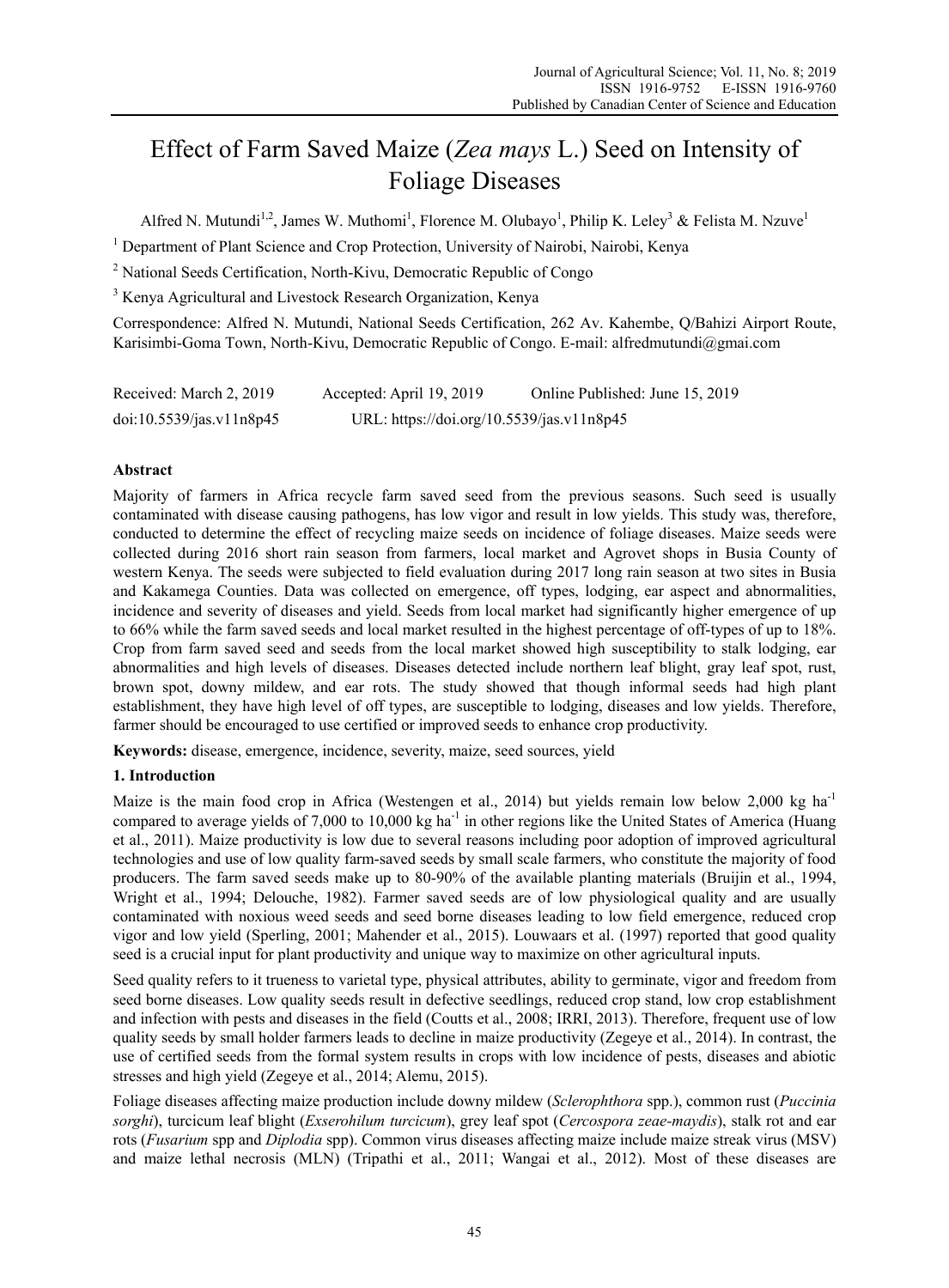transmitted through seed and yield losses due to these diseases are estimated to be up to 20% depending with the disease and the environmental conditions (Mueller et al., 2016).

Accessibility to certified quality seed by small-scale producers is a challenge in most African countries (COMESA, 2014) and therefore, adoption of improved seeds remains low at less than 10% (Langyintuo, 2009). The certified seeds produced under the formal sector go through standards and regulations which differ from country to country. The distinctiveness, uniformity, and stability (DUS) and the value for cultivation and use (VCU) tests are conducted for a variety to be admitted for commercialization (ECAPAPA, 2003). The test, which is also referred to as the National Performance Trial (NPT), should be conducted in at least five to six locations. This makes it expensive for a seed company to release a variety (Setimela & Mwangi, 2009). Use of high quality and clean seeds is likely to increase yields by up to 50% (Atilaw, 2010; Asea et al., 2010; CTA, 2014; Gebremedhim, 2015; Mew & Gonzales, 2002). The study was conducted to determine the effect of farm saved maize seeds on incidence and severity of foliage diseases.

# **2. Materials and Methods**

#### *2.1 Experimental Design and Layout*

The field experiments were conducted during 2017 long rain season in Busia and at the Kenya Agricultural and Livestock Research Organization (KALRO) in Kakamega County. Seeds of maize varieties evaluated included farmer saved landraces Sipindi and Panadol and from local market, farmer saved Duma 43 and IR/Kayongo from and from Agrovet shops. Each variety was planted in  $3 \text{ m} \times 4 \text{ m}$  plots separated by 1m and laid out in a randomized complete block design with three replicates. Two seeds per hill were planted at a spacing of 75 cm  $\times$ 30 cm between and within rows, respectively. Two guard rows were installed around the experiment in both sites. Fertilization was done with 10 g diammonium phosphate (DAP) per hill at planting followed by top dressing with calcium ammonium phosphate (CAN) at the rate of 10g per hill when the plants were about 45cm tall (Muiru et al., 2015; Qasim et al., 2010; Halidu et al., 2014). Data was collected on emergence, viral diseases, off types, incidence and severity of fungal diseases, number of cobs per plant, cobs aspect and weight, and yield.

#### *2.2 Assessment of Agronomic Parameters*

The agronomic parameters recorded included emergence, dead seed, rotten seeds, lodging and ear aspects. Emergence was determined after 50% seedlings had two fully expanded leaves (Kieran, 2009; Ogunniyan & Olakojo, 2015). Dead seeds were assessed by checking hills where the seed did not emerge whether it was absent or rotten. Off-types crops were assessed in each plot by observing the morphological characteristics of the crop including Leaves shapes, tassel coloration at the base glume, silks color, plant length, ear and kernel coloration (Hipi et al., 2013; UPOV, 2009; Yadav & Singh, 2010). Root and stalk lodging were recorded every month and at harvest as a percentage of the lodged plant over the total number of plants in each plot. Ear aspect was scored by on a scale of 1-5, where 1 is clean, uniform, large, and well-filled and 5 is rotten, variable, small, and partially filled ears (Adebayo & Menkir, 2015).

# *2.3 Assessment of Incidence and Severity of Foliage Diseases*

Disease incidence was based on visual symptoms while assessment of the major maize viral diseases including maize streak virus and maize lethal necrosis, was carried out three times at vegetative stage during the season. Inspection was done as described by CIMMYT (2004) at vegetative stage growth at V5, V10, VT before pollen development and R2, and at harvest. Incidence was determined as the percentage of the plants infected over the total number of plants in each plot. Incidence of viral diseases was determined on all plants in the 3 intermediate rows in each plot as described by Bosque-Perez et al. (1998). Severity was determined on 6 randomly selected plants showing disease symptoms. Two plant were selected in each of the three inner rows in each plot and the disease scored on a scale of 0-5 (Nwanosike et al., 2015; Reid et al., 1996), where,  $0 =$  no symptoms,  $1 =$  very slight infection, one or two restricted lesion on lower leaves; 2 = slight infections, 9-15 lesions on lower leaves;  $3 =$  moderate number of lesions on lower leaves;  $4 =$  abundant lesions on lower and middle leaves which extend to upper leaves; and 5 = abundant infections, no formation of cobs, plant dying prematurely from the disease. Severity of ear rot was scored on rating scale of 1-7 (Shekhar & Kumar, 2012), where  $1 =$  no infection,  $2 = 1$  to  $3\%, 3 = 4$  to  $10\%, 4 = 11$  to  $25\%, 5 = 26$  to  $50\%, 6 = 51$  to 75 % and 7 = over 75% of ear infected.

#### *2.4 Assessment of Yield and Yield Components*

The crop was harvested at physiological maturity by removing the husks from the ears. The number of ears from each plot were counted and the following data collected: number of ears per plant, number of ears with abnormalities and total cob weight per plot. Ear abnormality was determined as incomplete kernel tip set, poor tip fill, bouquet ears, exposed ear tip, extended ear leaves, tassel ears and zipper ears. The data on the number of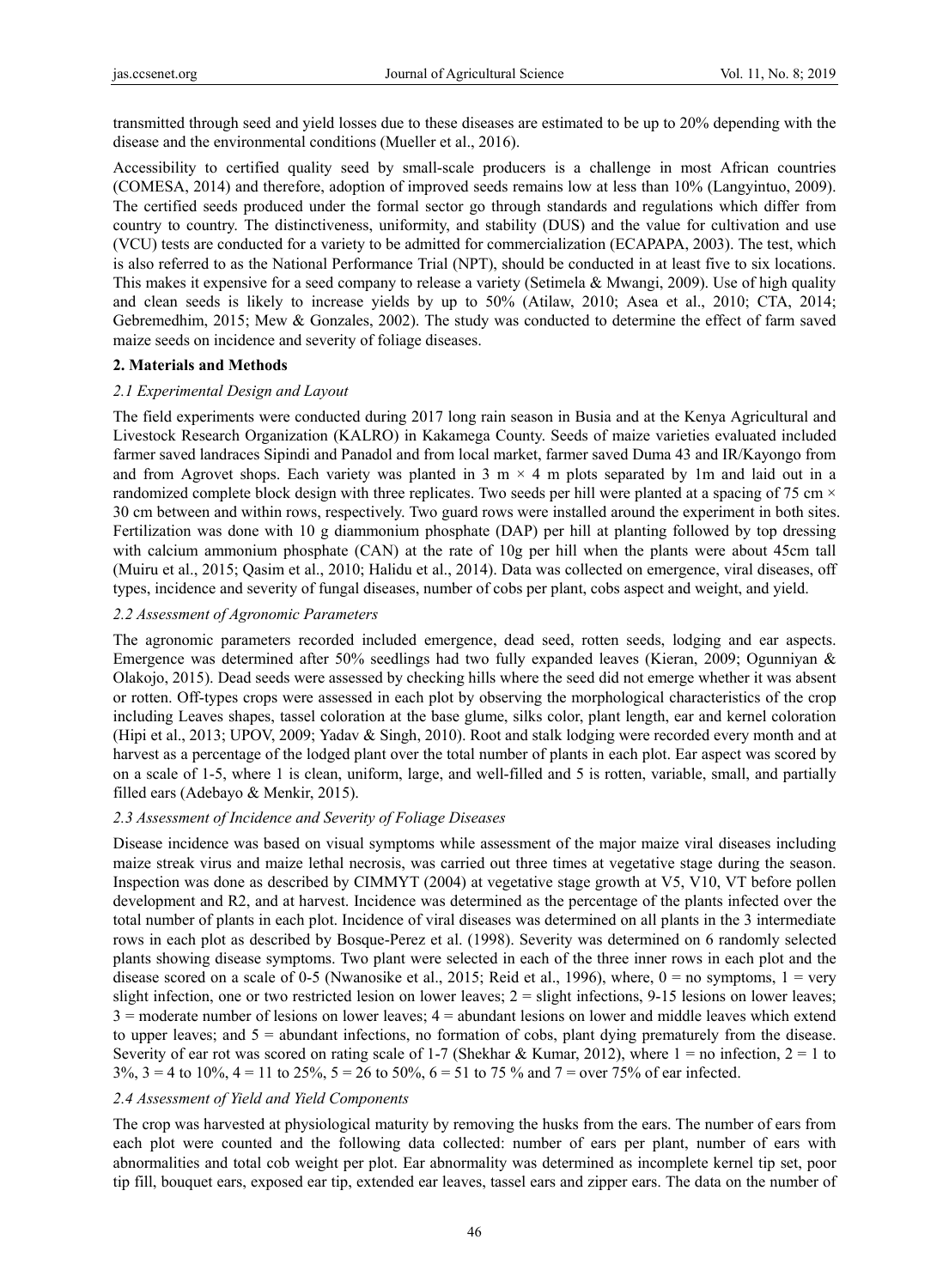ears in each category was converted to percentage by dividing by the total number of ear in each plot, multiplied by 100. Grain yield was determined in kgha<sup>-1</sup> based on weight of unshelled cobs at physiological maturity, considering the commercial grain moisture of 12.5% and shelling factor of 80% as follows (Adebayo & Menkir, 2015):

$$
GY\left(\frac{Kg}{ha}\right) = WW \times \frac{100 \text{ FM}}{100 \cdot 12.5} \times \frac{80}{100} \times \frac{10,000}{US} \tag{1}
$$

Where, GY is Grain yield, WW the wet weight, FM the field moisture and US the Useful surface.

# *2.5 Data Analysis*

Data collected were subjected to analysis of variance (ANOVA) using GENSTAT 15<sup>th</sup> edition. Mean separation was done using Fischer's protected Least Significant Difference (LSD) at 5% level of significance.

# **3. Results**

# *3.1 Emergence and Plant Lodging*

There was significant variation ( $p \le 0.05$ ) in 50% emergence of the different seed sources between the sites. The result showed higher emergence percentage at Busia compared to Kakamega. Emergence percentage varied significantly among the seed sources at  $p \le 0.05$  (Table 1). Uncertified seeds from farmer-saved and local market had about 43% emergence over the certified seed from agro vet shops. Panadol from local market had the highest emergence rate of about 63% while the certified IR/Kayongo from agro vet had the lowest in both sites. Dead seeds showed significant statistical variation in Busia. Certified seeds from agro vet shops showed high incidence of dead seeds of about 26% over uncertified seeds from farmer-saved and local market seeds. However, IR/Kayongo from agro-vet shop had the highest percentage of dead seeds of about 33% across the sites. Rotten seeds varied between the sites. There was no significant difference at Busia while at Kakamega, the result showed significant variations in percentage of rotten seeds among the seed sources. Certified seeds from agro vet shops had the highest percentage of rotten seeds of about 20% compared to uncertified seeds from farmer-saved and local market seeds. However, IR/Kayongo from agro-vet shop had the highest percentage of rotten seeds in both sites (Table 1).

| Seed sources         |                   | Busia              |          |                    | Kakamega   |                    |  |
|----------------------|-------------------|--------------------|----------|--------------------|------------|--------------------|--|
|                      | Emergence         | Dead seeds         | Seed rot | Emergence          | Dead seeds | Seed rot           |  |
| Panadol local Market | $65.8_a$          | 16.4 <sub>bc</sub> | 12.1     | $60.3_a$           | 16.4       | 11.5 <sub>h</sub>  |  |
| Sipindi farmer saved | 56.4 <sub>h</sub> | 16.7 <sub>bc</sub> | 14.2     | 53.3 <sub>ah</sub> | 23.3       | 12.4 <sub>b</sub>  |  |
| IR/Kayo farmer saved | 55.8 <sub>h</sub> | 18.2 <sub>bc</sub> | 16.1     | 39.4 <sub>bc</sub> | 23.3       | 18.2 <sub>b</sub>  |  |
| Sipindi local market | 52.4 <sub>h</sub> | 18.8 <sub>bc</sub> | 14.2     | $53.3_{\text{ah}}$ | 21.5       | 15.2 <sub>h</sub>  |  |
| Duma 43 farmer saved | 52.4 <sub>h</sub> | 20.3 <sub>b</sub>  | 15.5     | 48.8 <sub>ab</sub> | 17.9       | 18.5 <sub>h</sub>  |  |
| Panadol farmer saved | 50.0 <sub>h</sub> | 19.4 <sub>bc</sub> | 17.6     | $42.4a_{bc}$       | 23.3       | 19.1 <sub>ab</sub> |  |
| Duma 43 Agrovet      | 49.7 <sub>h</sub> | $15.2_c$           | 12.4     | 54.2 <sub>ab</sub> | 10.3       | 14.2 <sub>b</sub>  |  |
| IR/Kayo Agrovet      | 27.9 <sub>c</sub> | $30.6_a$           | 25.8     | $24.2_c$           | 35.5       | $26.4_a$           |  |
| Grand Mean           | 55.9              | 19.4               | 16.0     | 47.0               | 21.9       | 16.9               |  |
| LSD ( $p \le 0.05$ ) | 21.5              | 5.1                | 9.8      | 20.4               | 23.5       | 7.7                |  |
| $CV\%$               | 21.9              | 15.0               | 35.1     | 24.7               | 61.2       | 25.8               |  |

Table 1. Percentage emergence, dead and rotten seeds of different seed sources in Busia and Kakamega sites

The result showed significant variation at  $p \le 0.05$  in off-types among the seeds from the various sources in both sites. Uncertified seeds from farmer saved and local market had high number of off-types of about 9% in contrast to certified seeds from agro vet shops having about 5% at Busia site while at Kakamega, the informal seeds had about 17% of off-type and formal seeds from agro vet shops had about 3%. However, Sipindi from farmer-saved had high number of off-types crops across the sites (Table 2). Stalk lodging did not show significant variation between the sites. At both sites, uncertified seeds from farmer saved and local market had high incidence of stalk lodging at 49.4% over certified seeds from agro vet shops (Table 2).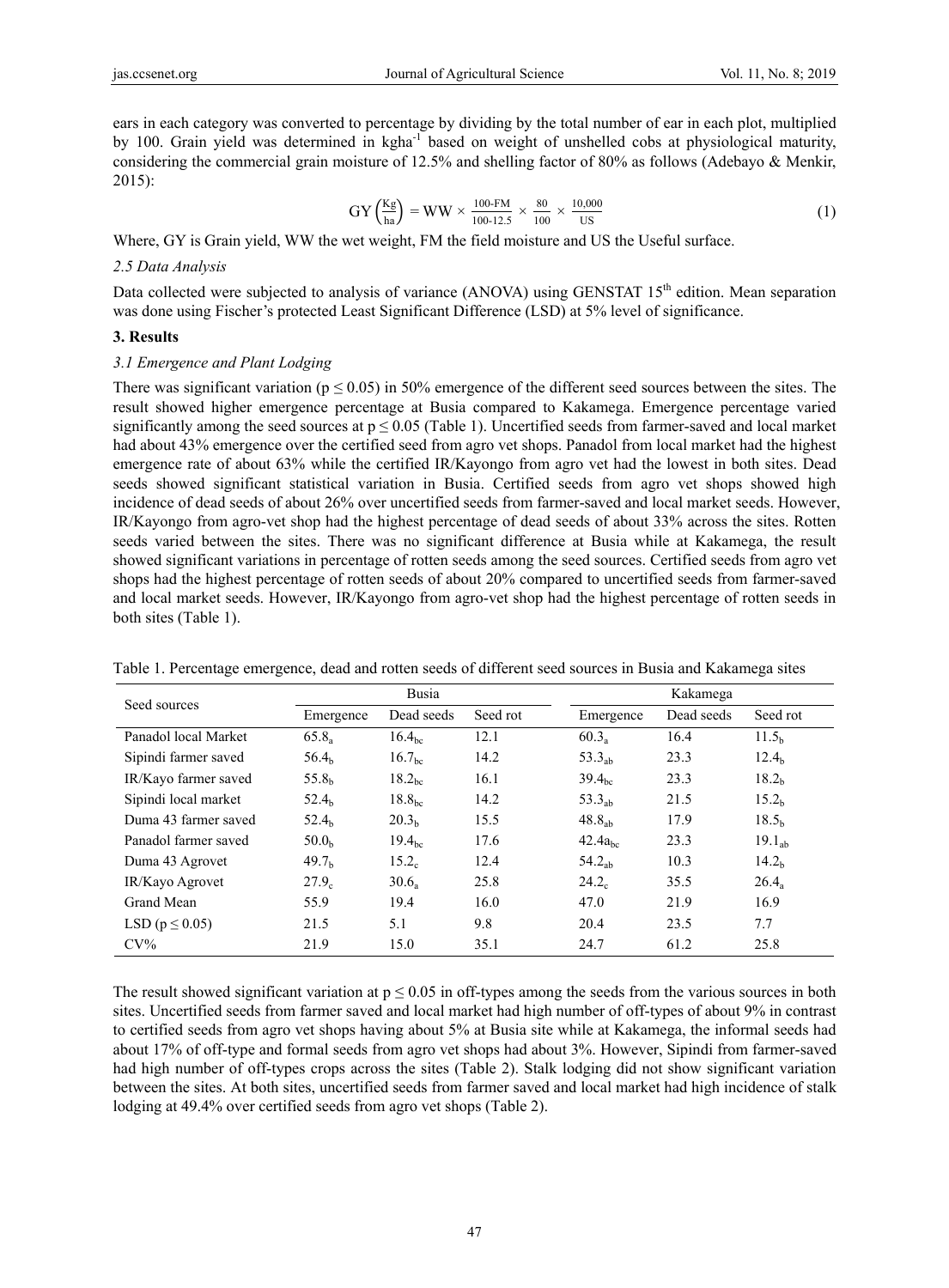| Seed sources            |                   | Busia        |                   |                  | Kakamega     |                  |  |  |
|-------------------------|-------------------|--------------|-------------------|------------------|--------------|------------------|--|--|
|                         | Off-types         | Root lodging | Stalk lodging     | Off-types        | Root lodging | Stalk lodging    |  |  |
| Panadol farmer saved    | 10.6a             | 7.7          | 11.5ab            | 14.6a            | 5.3          | 12.2a            |  |  |
| Duma 43 farmer saved    | 10.4ab            | 7.5          | 10.4ab            | 15.3a            | 6.1          | 12.9a            |  |  |
| Sipindi local market    | 9.2abc            | 6.4          | 14.1a             | 15.3a            | 5.8          | 12.2a            |  |  |
| Sipindi farmer saved    | 8.6abc            | 7.1          | 11.2ab            | 21.9a            | 6.8          | 11.7a            |  |  |
| IR/Kayongo farmer saved | 7.1 <sub>bc</sub> | 8.1          | 10.9ab            | 14.9a            | 6.0          | 11.0a            |  |  |
| IR/Kayongo Agro vet     | 6.7c              | 7.6          | 12.1ab            | 3.4 <sub>b</sub> | 5.4          | 12.2a            |  |  |
| Panadol local Market    | 6.0cd             | 5.7          | 8.3 <sub>bc</sub> | 18.9a            | 5.3          | 11.3a            |  |  |
| Duma 43 Agro vet        | 3.1 <sub>d</sub>  | 7.9          | 3.7c              | 2.7 <sub>b</sub> | 5.8          | 2.8 <sub>b</sub> |  |  |
| Grand mean              | 7.7               | 7.3          | 10.3              | 13.4             | 5.8          | 10.8             |  |  |
| LSD ( $p \le 0.05$ )    | 3.4               | 2.7          | 5.3               | 10.3             | 2.0          | 2.5              |  |  |
| $CV\%$                  | 24.8              | 21.5         | 29.4              | 43.9             | 19.7         | 13.3             |  |  |

|  |  |  | Table 2. Percentage plant lodging of the seed from various sources at Busia and Kakamega sites |
|--|--|--|------------------------------------------------------------------------------------------------|

# *3.2 Incidence and Severity of Diseases*

Major diseases observed included Seedling blight, maize streak, northern leaf blight, grey leaf spot, rust, diplodia, downy mildew, brown spot, eyespot and ear rot. Seedling blight, Northern leaf blight, and downy mildew were the commonest folia diseases affecting the maize from various sources in both Busia and Kakamega sites. Except at Busia, where maize streak virus, rust, brown spot which had significant differences compared to Kakamega where high incidences were observed in northern leaf blight, diplodia, grey leaf spot and downy mildew. There were no much variations in the incidence of seedling blight between the sites at  $p \le 0.05$ . At both sites, certified seeds from agro vet shops had the highest incidence of seedling blight and maize streak virus. However, IR/Kayongo from agro vet shops was highly contaminated with seedling blight and maize streak virus at both sites (Table 3).

| Seed sources         |                    | <b>Busia</b>       | Kakamega           |                    |  |
|----------------------|--------------------|--------------------|--------------------|--------------------|--|
|                      | Seedling blight    | Maize Streak Virus | Seedling blight    | Maize Streak Virus |  |
| IR Agrovet           | $39.2_a$           | $13.4_a$           | $46.3_a$           | 11.4               |  |
| Sipindi local market | 27.9 <sub>h</sub>  | 8.5 <sub>bc</sub>  | 31.7 <sub>h</sub>  | 0.0                |  |
| Panadol local Market | 21.4 <sub>bc</sub> | 7.8 <sub>bcd</sub> | 21.9 <sub>bc</sub> | 0.0                |  |
| Panadol farmer saved | 20.6 <sub>bc</sub> | $10.6_{ab}$        | 29.1 <sub>bc</sub> | 0.0                |  |
| Duma 43 farmer saved | 20.3 <sub>bc</sub> | 9.8 <sub>ab</sub>  | 24.2 <sub>bc</sub> | 2.4                |  |
| IR farmer saved      | 18.7 <sub>bc</sub> | $4.8_{\rm cd}$     | 29.5 <sub>bc</sub> | 5.3                |  |
| Sipindi farmer saved | $18.4_c$           | 8.2 <sub>bc</sub>  | $20.7_c$           | 5.3                |  |
| Duma 43 Agrovet      | $7.9_{d}$          | 3.3 <sub>d</sub>   | 6.5 <sub>d</sub>   | $0.0\,$            |  |
| Grand Mean           | 21.8               | 8.0                | 26.2               | 31.4               |  |
| LSD ( $p = 0.05$ )   | 9.4                | 4.9                | 10.1               | 10.4               |  |
| $CV\%$               | 24.7               | 33.4               | 22.0               | 18.8               |  |

Table 3. Incidence of seedling blight and Maize Streak Virus of the seed sources at Busia and Kakamega sites

The result showed at both sites, highly significant variations of fungal foliage diseases incidence between the seed sources. At Busia site, uncertified seeds from farmer saved and local market were found to be more infected having high incidence of diseases including northern leaf blight (17%), diplodia (6%) rust (4%), brown spot (3%) while certified seeds from agro vet shops had high incidence of downy mildew only. At Kakamega, the result revealed a reverse situation whereby the certified seeds from agro vet shops had a high level of diseases incidence of about 20% for northern leaf blight, grey leaf spot at 6% incidence, diplodia 12% and down mildew 6%. Across the sites, the result showed that certified seeds from agro vet shops had high incidence of northern leaf blight (17%), grey leaf spot (3%), downy mildew (3%) while incidence of rust (4%), brown spot (4%) and eye spot (3%) were highly found in uncertified seeds from farmer saved and local market (Table 4).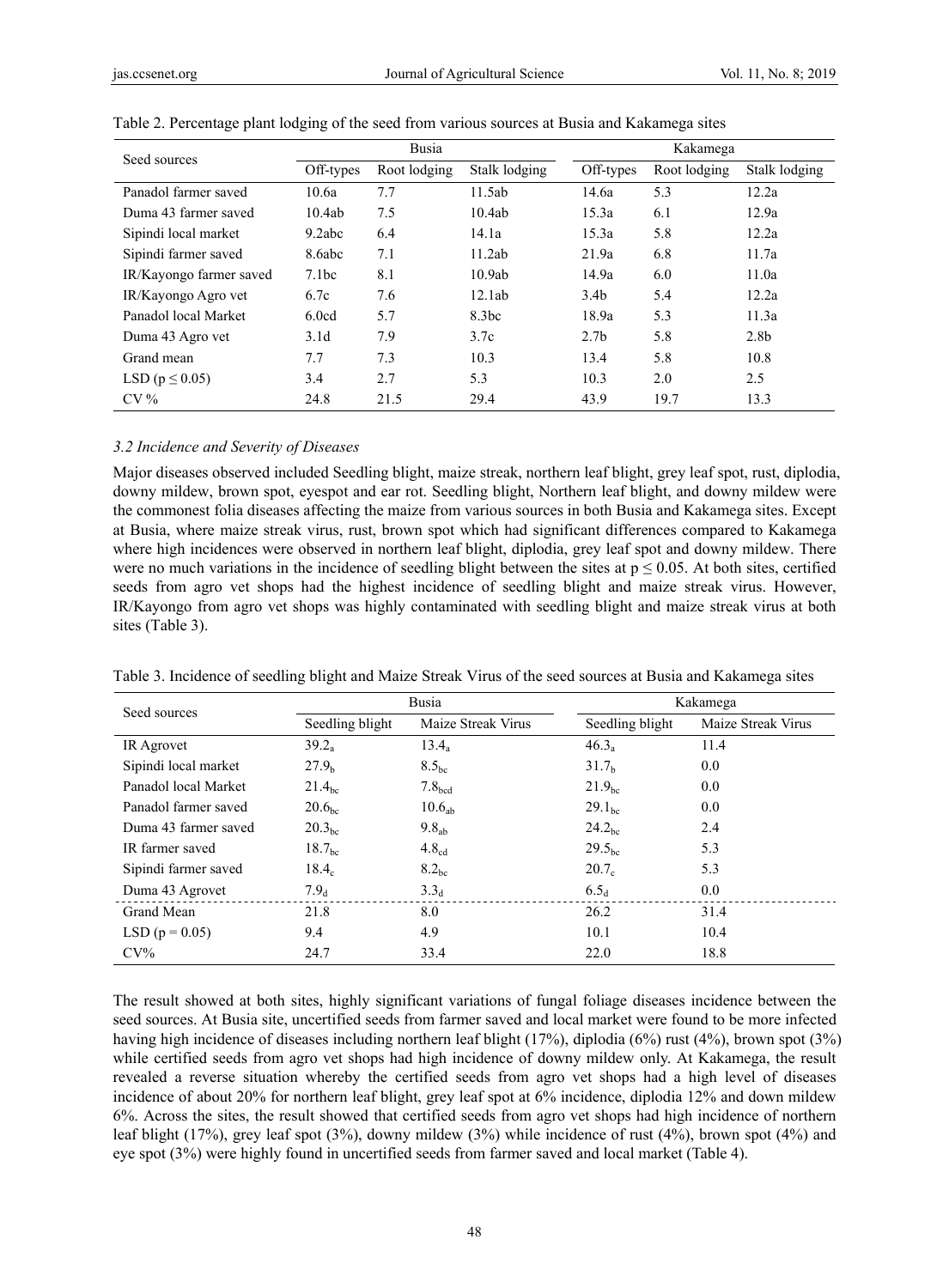Severity score of fungal diseases was significantly different between the sites and among the seed sources. At Busia site, diplodia was significantly different among the seeds sources whereas, at Kakamega, variations were found in northern leaf blight, grey leaf spot, diplodia, and eyespot. Diplodia was found to be severe in uncertified seeds at Busia site while at Kakamega site, high severity scores of northern leaf blight, grey leaf spot were found in certified seeds from agro vet shops (Table 5).

Incidence and severity scores of ear rot were found to be highly significant among the seeds sources at Busia site, whereas at Kakamega there was non-significant difference. Farmer saved and local market seeds had high incidence of 10.5% and severity score of up to 6 indicating 51 to 75% infection on ears compared to certified seeds from agro vet shops. However, local market, although had high plant establishment as indicated in Table 4.1, had high incidence and severity of ear rot (Table 6).

| Seed sources          | Northern leaf blight | Gray leaf spot   | Diplodia            | Rust             | Brown spot         | Downy mildew      | Eyespot |
|-----------------------|----------------------|------------------|---------------------|------------------|--------------------|-------------------|---------|
| <b>Busia</b>          |                      |                  |                     |                  |                    |                   |         |
| IR Agrovet            | $25.2_a$             | 0.0              | 7.9 <sub>ab</sub>   | 4.4 <sub>b</sub> | 3.4 <sub>bc</sub>  | 0.0 <sub>b</sub>  | 0.0     |
| Sipindi local market  | $22.7_a$             | 0.0              | $8.5_a$             | 3.9 <sub>h</sub> | $7.8_a$            | 0.6 <sub>b</sub>  | 0.0     |
| Duma 43 farmer saved  | 22.3 <sub>ab</sub>   | 0.0              | 4.9 <sub>hed</sub>  | 3.7 <sub>h</sub> | 2.4 <sub>bcd</sub> | 0.6 <sub>b</sub>  | 0.0     |
| IR farmer saved       | 19.1 <sub>b</sub>    | 0.0              | 5.4 <sub>abcd</sub> | $6.6_a$          | 3.0 <sub>bcd</sub> | 0.0 <sub>b</sub>  | 0.0     |
| Sipindi farmer saved  | 14.6 <sub>c</sub>    | 0.0              | $4.1_{cd}$          | 1.8 <sub>c</sub> | 1.8 <sub>cd</sub>  | $1.1_{ab}$        | 0.0     |
| Panadol local Market  | 13.1 <sub>c</sub>    | 0.0              | 5.7 <sub>abc</sub>  | 1.4 <sub>c</sub> | 1.7 <sub>cd</sub>  | 0.0 <sub>b</sub>  | 0.0     |
| Panadol farmer saved  | 12.3 <sub>c</sub>    | 0.0              | 5.9 <sub>abc</sub>  | 3.9 <sub>h</sub> | 3.9 <sub>h</sub>   | 0.0 <sub>b</sub>  | 0.0     |
| Duma 43 Agro vet      | 3.9 <sub>d</sub>     | 0.0              | 1.9d                | 0.0 <sub>c</sub> | 1.3 <sub>d</sub>   | $1.9_a$           | 0.0     |
| Grand mean            | 7.1                  | 0.0              | 5.5                 | 3.2              | 3.2                | 0.5               | 0.0     |
| LSD ( $p \leq 0.05$ ) | 2.3                  | 0.0              | 3.5                 | 1.9              | 1.98               | 1.16              | 0.0     |
| $CV\%$                | 18.7                 | 0.0              | 36.5                | 34.4             | 35.6               | 122.9             | 0.0     |
| Kakamega              |                      |                  |                     |                  |                    |                   |         |
| IR Agro vet           | $29.8_a$             | $12.2_a$         | $21.8_a$            | 6.7              | 3.8                | $10.4_a$          | 4.2     |
| Sipindi local market  | 12.6 <sub>b</sub>    | 7.1 <sub>b</sub> | 10.5 <sub>b</sub>   | 10.6             | 3.7                | 0.0 <sub>b</sub>  | 10.7    |
| Duma 43 farmer saved  | 12.2 <sub>b</sub>    | 2.3 <sub>c</sub> | 6.9 <sub>bc</sub>   | 5.5              | 2.3                | 0.8 <sub>b</sub>  | 6.1     |
| IR farmer saved       | $9.9_{bc}$           | 4.9 <sub>h</sub> | 11.0 <sub>b</sub>   | 3.2              | 1.1                | 1.0 <sub>b</sub>  | 5.9     |
| Sipindi farmer saved  | 4.4 <sub>c</sub>     | 0.0 <sub>c</sub> | 7.8 <sub>bc</sub>   | 4.7              | 7.7                | 0.6 <sub>b</sub>  | 5.6     |
| Panadol local Market  | 7.7 <sub>bc</sub>    | 2.4 <sub>c</sub> | 11.4 <sub>b</sub>   | 6.9              | 4.2                | 2.5 <sub>h</sub>  | 5.2     |
| Panadol farmer saved  | 6.8 <sub>bc</sub>    | 1.6 <sub>c</sub> | 13.5 <sub>b</sub>   | 0.8              | 6.4                | 4.6 <sub>ab</sub> | 1.4     |
| Duma 43 Agro vet      | 9.5 <sub>bc</sub>    | 0.0 <sub>c</sub> | 2.0 <sub>c</sub>    | 1.2              | 1.1                | 1.1 <sub>b</sub>  | 1.1     |
| Grand mean            | 11.6                 | 3.8              | 10.6                | 4.9              | 3.8                | 2.6               | 5       |
| LSD ( $p \leq 0.05$ ) | 6.92                 | 2.39             | 8.17                | 8.93             | 5.62               | 6.09              | 5.64    |
| $CV\%$                | 34                   | 35.8             | 44                  | 103              | 84.7               | 132.3             | 64.1    |

Table 4. Incidence of fungal diseases of seed sources in Busia and Kakamega sites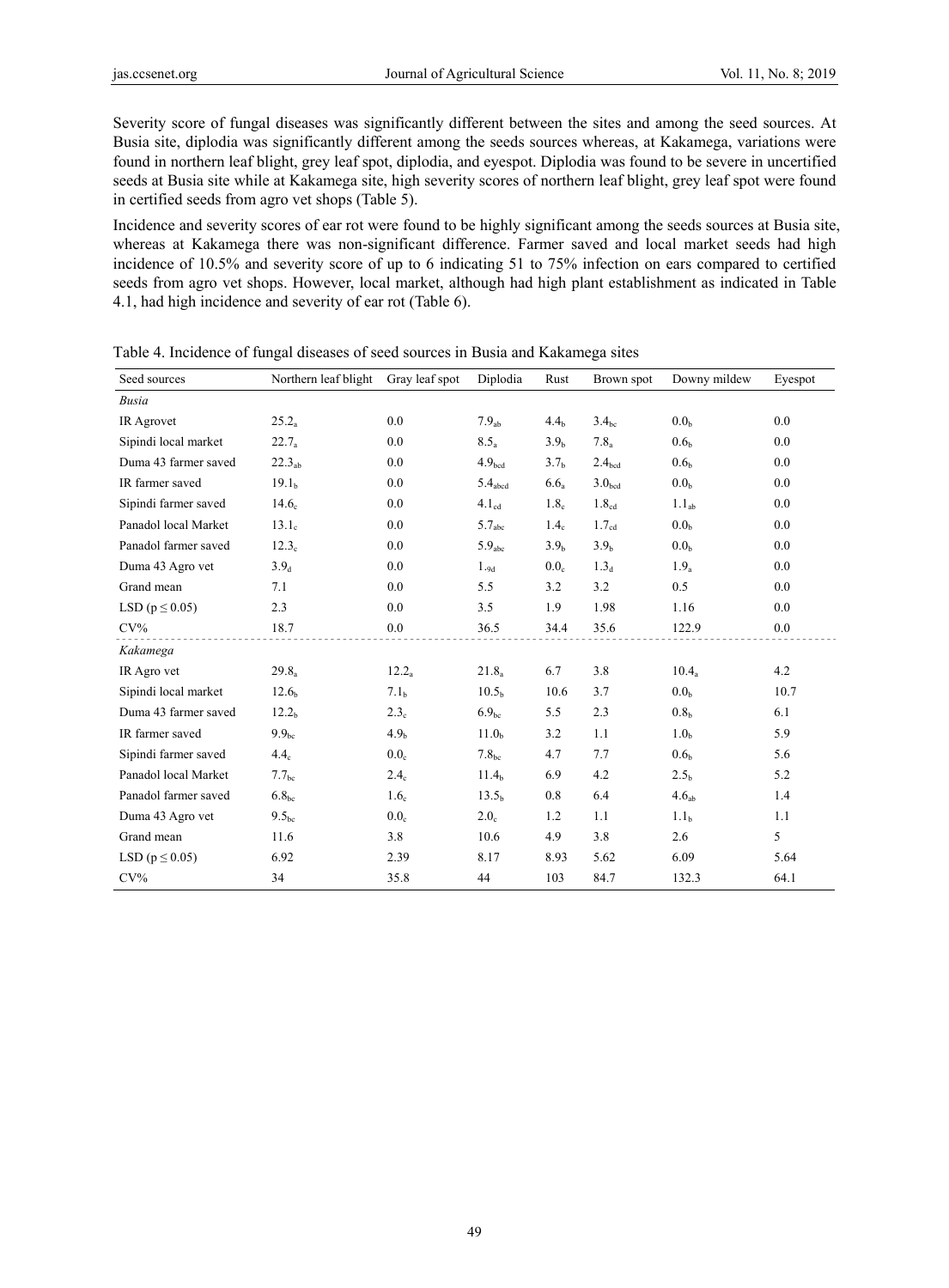| Seed sources          | Northern leaf blight | Gray leaf spot   | Diplodia          | Rust | Brown spot | Downy mildew | Eyespot           |
|-----------------------|----------------------|------------------|-------------------|------|------------|--------------|-------------------|
| <b>Busia</b>          |                      |                  |                   |      |            |              |                   |
| IR Agrovet            | 1.3                  | 0.0              | 1.7 <sub>bc</sub> | 1.0  | 0.3        | 1.3          | 0.0               |
| Sipindi local market  | 1.7                  | 0.0              | 2.3 <sub>ab</sub> | 1.0  | 2.0        | 1.3          | 0.0               |
| Duma 43 farmer saved  | 1.7                  | 0.0              | 2.3 <sub>ab</sub> | 1.3  | 1.0        | 1.3          | 0.0               |
| IR farmer saved       | 1.3                  | 0.0              | 1.7 <sub>bc</sub> | 2.3  | 1.7        | 1.0          | 0.0               |
| Sipindi farmer saved  | 1.7                  | 0.0              | 2.3 <sub>ab</sub> | 1.7  | 2.0        | 1.3          | 0.0               |
| Panadol local Market  | 1.3                  | 0.0              | $3.3_a$           | 1.7  | 1.0        | 1.0          | 0.0               |
| Panadol farmer saved  | 0.7                  | 0.0              | 2.7 <sub>ab</sub> | 1.7  | 2.0        | 1.0          | 0.0               |
| Duma 43 Agro vet      | 1.3                  | 0.0              | 0.7 <sub>c</sub>  | 0.3  | 0.7        | 1.7          | 0.0               |
| Grand mean            | 1.4                  | 0.0              | 2.12              | 1.4  | 1.3        | 1.3          | 0.0               |
| LSD ( $p \leq 0.05$ ) | 1.5                  | 0.0              | 1.2               | 1.5  | 1.7        | 1.1          | 0.0               |
| $CV\%$                | 63.2                 | 0.0              | 32.3              | 63.7 | 70.6       | 48.2         | 0.0               |
| Kakamega              |                      |                  |                   |      |            |              |                   |
| IR Agrovet            | $3.7_a$              | 3.7 <sub>a</sub> | 2.7 <sub>ab</sub> | 0.7  | 0.3        | 2.0          | 0.7 <sub>b</sub>  |
| Sipindi local market  | $3.7_a$              | 2.7 <sub>b</sub> | 2.3 <sub>ab</sub> | 2.3  | 1.3        | 1.0          | $3.0_a$           |
| Duma 43 farmer saved  | 2.7 <sub>h</sub>     | 1.3 <sub>c</sub> | $3.3_a$           | 1.3  | 2.0        | 1.3          | 2.0 <sub>ab</sub> |
| IR farmer saved       | 2.7 <sub>h</sub>     | 2.3 <sub>b</sub> | 2.3 <sub>ab</sub> | 1.0  | 0.7        | 1.3          | 1.3 <sub>b</sub>  |
| Sipindi farmer saved  | 1.3 <sub>d</sub>     | $0.0_d$          | 2.0 <sub>bc</sub> | 1.7  | 2.0        | 1.3          | 2.0 <sub>ab</sub> |
| Panadol local Market  | 1.7 <sub>cd</sub>    | 1.3 <sub>c</sub> | 3.0 <sub>ab</sub> | 2.3  | 1.3        | 2.3          | 2.0 <sub>ab</sub> |
| Panadol farmer saved  | 1.3 <sub>d</sub>     | 0.3 <sub>d</sub> | 2.0 <sub>bc</sub> | 1.7  | 1.0        | 1.7          | 0.7 <sub>b</sub>  |
| Duma 43 Agro vet      | 2.3 <sub>bc</sub>    | $0.0_d$          | 1.0 <sub>c</sub>  | 0.3  | 1.3        | 1.7          | 0.7 <sub>h</sub>  |
| Grand mean            | 2.4                  | 1.5              | 2.3               | 1.2  | 1.3        | 1.6          | 1.5               |
| LSD ( $p \le 0.05$ )  | 0.8                  | 0.9              | 1.2               | 2.0  | 1.3        | 1.2          | 1.4               |
| $CV\%$                | 19.2                 | 35.1             | 28.3              | 98.8 | 57.0       | 43.6         | 52.2              |

|  |  | Table 5. Severity scores of fungal diseases of seed sources in Busia and Kakamega sites |
|--|--|-----------------------------------------------------------------------------------------|
|  |  |                                                                                         |

Table 6. Incidence and severity score of ear rot of the different seed sources in Busia and Kakamega sites

| Seed sources         |                    | Busia             | Kakamega  |                 |  |
|----------------------|--------------------|-------------------|-----------|-----------------|--|
|                      | Incidence          | Severity scores   | Incidence | Severity scores |  |
| Panadol local Market | $14.2_a$           | 5.3 <sub>ab</sub> | 44.4      | 7.0             |  |
| Sipindi local market | 11.0 <sub>b</sub>  | $6.3_a$           | 49.6      | 7.0             |  |
| Duma 43 farmer saved | 10.2 <sub>bc</sub> | 4.3 <sub>b</sub>  | 55.5      | 7.0             |  |
| Panadol farmer saved | 9.4 <sub>bc</sub>  | $5.3_{ab}$        | 54.3      | 6.0             |  |
| IR Agro vet          | 9.3 <sub>bc</sub>  | 3.7 <sub>h</sub>  | 53.9      | 5.0             |  |
| IR farmer saved      | 8.3 <sub>bd</sub>  | 4.0 <sub>b</sub>  | 51.7      | 6.0             |  |
| Sipindi farmer saved | 7.9 <sub>cd</sub>  | 4.0 <sub>b</sub>  | 34.7      | 6.0             |  |
| Duma 43 Agro vet     | 5.7 <sub>d</sub>   | 1.7 <sub>c</sub>  | 52.8      | 7.0             |  |
| Grand mean           | 9.5                | 4.0               | 49.6      | 6.0             |  |
| LSD ( $p = 0.05$ )   | 3.0                | 2.0               | 16.1      | 1.6             |  |
| $CV\%$               | 18.3               | 25.9              | 18.5      | 15.0            |  |

#### *3.3 Yield and Yield Components*

At both sites, ears had developed some abnormalities including incomplete kernel tip set, poor tip fill, bouquet ears, exposed ear tip, tassel ear and zipper ear. There were significant variations between the seed sources in ear abnormalities at the two sites. Uncertified seeds from farmer saved and local market had high number of ears having abnormalities at both sites including incomplete kernel tip set, poor tip fill, bouquet ears, tassel ear and zipper ear, while the certified seeds from agro vet shops had high number of exposed ear tip and ears with extended leaves at both sites (Table 7). There was no significant variation in number of ears per plant in both sites while the result showed significant variation in ear length and grain yield in the two sites. Seeds from agro vet shops were found to have high ear length and grain yield at both sites depending on the variety type.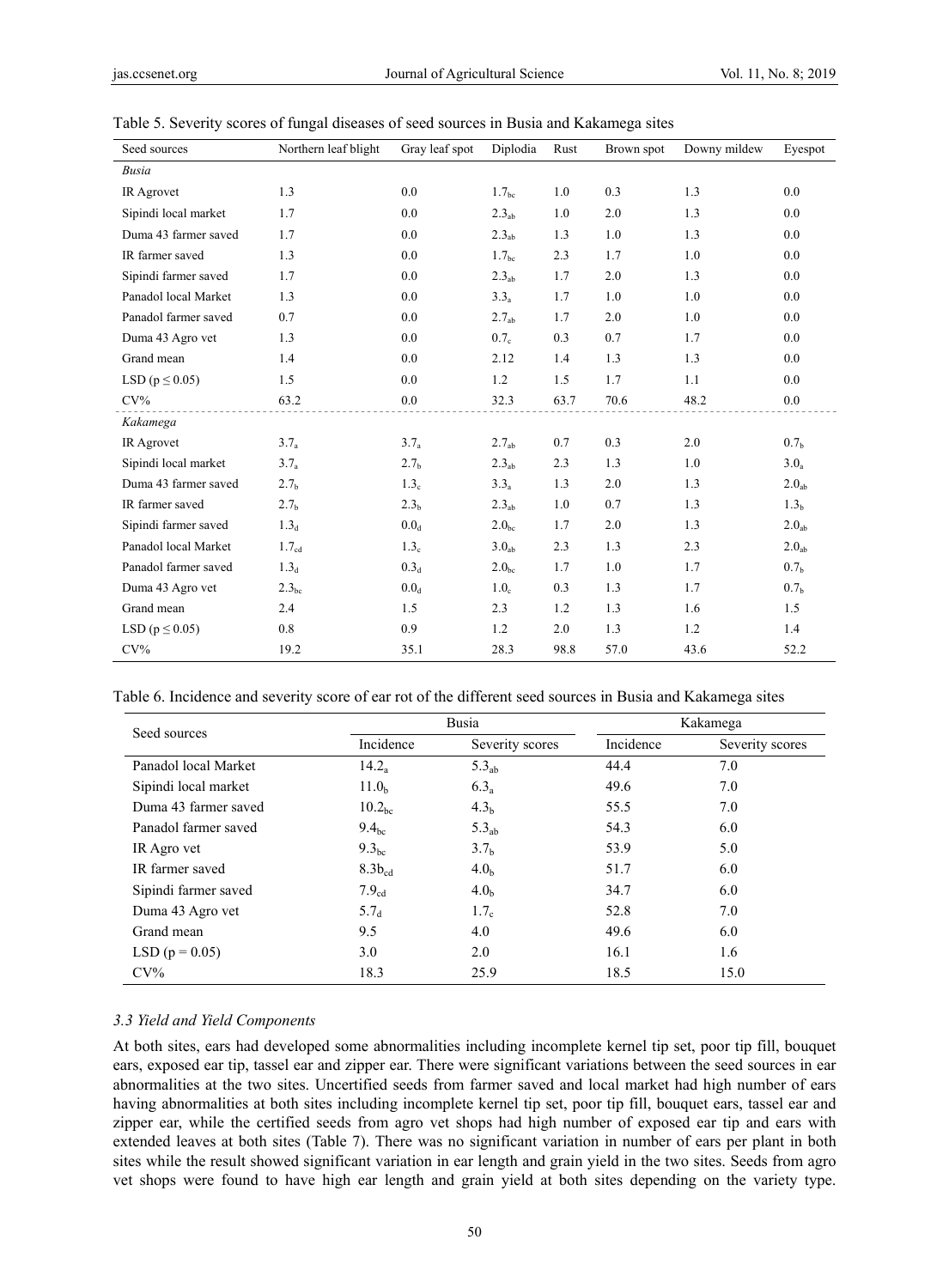However, Duma 43 from agro-vet shop performed with high ear length and grain yield of up to 6.461 kg ha<sup>-1</sup> (Table 8).

| Seed sources         |                    |                    |                  |                     | Incomplete kernel tip set Poor tip fill Bouquet ear Exposed ear tip Ear with extended leaves Tassel ear Zipper ear |                   |                   |
|----------------------|--------------------|--------------------|------------------|---------------------|--------------------------------------------------------------------------------------------------------------------|-------------------|-------------------|
| <b>Busia</b>         |                    |                    |                  |                     |                                                                                                                    |                   |                   |
| Sipindi local market | $17.7_a$           | 21.3               | $0.0_d$          | 8.5 <sub>bcd</sub>  | 5.8 <sub>bc</sub>                                                                                                  | 0.0 <sub>b</sub>  | 7.8 <sub>ab</sub> |
| Panadol local Market | 16.3 <sub>ab</sub> | 24                 | 6.6 <sub>a</sub> | $12.4_a$            | 2.9 <sub>cd</sub>                                                                                                  | 0.0 <sub>b</sub>  | 3.4 <sub>d</sub>  |
| Sipindi farmer saved | 12.3 <sub>bc</sub> | 18                 | 1.2 <sub>c</sub> | 6.7 <sub>d</sub>    | 0.6 <sub>d</sub>                                                                                                   | 1.2 <sub>b</sub>  | 3.7 <sub>d</sub>  |
| Panadol farmer saved | 11.0 <sub>cd</sub> | 20.7               | 3.3 <sub>h</sub> | 10.1 <sub>abc</sub> | 5.6 <sub>bc</sub>                                                                                                  | 0.0 <sub>b</sub>  | 8.3 <sub>a</sub>  |
| Duma 43 farmer saved | 10.3 <sub>cd</sub> | 18.3               | $0.0_d$          | 11.4 <sub>ab</sub>  | 4.6 <sub>bc</sub>                                                                                                  | 0.0 <sub>b</sub>  | 4.6 <sub>cd</sub> |
| IR farmer saved      | 7.0 <sub>de</sub>  | 18                 | 0.0 <sub>d</sub> | 10.9 <sub>ab</sub>  | 7.7 <sub>ab</sub>                                                                                                  | $3.7_a$           | 3.6 <sub>d</sub>  |
| Duma 43 Agrovet      | 4.0 <sub>e</sub>   | 18.7               | $0.0_d$          | $7.1_{cd}$          | 6.5 <sub>ab</sub>                                                                                                  | 0.0 <sub>b</sub>  | 4.3 <sub>d</sub>  |
| IR Agrovet           | 4.0 <sub>e</sub>   | 17.7               | $0.0_d$          | 9.3 <sub>bcd</sub>  | $9.3_a$                                                                                                            | 0.0 <sub>h</sub>  | 6.2 <sub>bc</sub> |
| Grand mean           | 10.3               | 19.6               | 1.4              | 9.6                 | 5.4                                                                                                                | 0.6               | 5.2               |
| LSD ( $p \le 0.05$ ) | 4.4                | 5.4                | 0.99             | 3.1                 | 3.3                                                                                                                | 1.4               | 1.7               |
| $CV\%$               | 24.1               | 15.8               | 41.1             | 18.3                | 35.3                                                                                                               | 128.4             | 18.6              |
| Kakamega             |                    |                    |                  |                     |                                                                                                                    |                   |                   |
| Sipindi local market | 37.9 <sub>b</sub>  | 46.2 <sub>b</sub>  | 8.9              | 15.9 <sub>bc</sub>  | 10.6 <sub>b</sub>                                                                                                  | 0.0 <sub>c</sub>  | 10.7 <sub>a</sub> |
| Panadol local Market | $41.5_a$           | 42.5 <sub>bc</sub> | 8.4              | 10.9 <sub>cd</sub>  | 7.3 <sub>h</sub>                                                                                                   | 0.6 <sub>bc</sub> | 4.9 <sub>h</sub>  |
| Sipindi farmer saved | 25.7 <sub>d</sub>  | $35.4_c$           | 6                | 3.7 <sub>e</sub>    | 6.4 <sub>h</sub>                                                                                                   | 1.3 <sub>he</sub> | 3.7 <sub>h</sub>  |
| Panadol farmer saved | 29.6 <sub>c</sub>  | $54.4_a$           | 8.5              | 10.5 <sub>cd</sub>  | 15.3 <sub>ab</sub>                                                                                                 | 0.0 <sub>c</sub>  | 10.7 <sub>a</sub> |
| Duma 43 farmer saved | 16.3 <sub>e</sub>  | $46.9_{ab}$        | 8.6              | $8.8_{de}$          | 6.9 <sub>b</sub>                                                                                                   | $3.4_a$           | 6.0 <sub>ab</sub> |
| IR farmer saved      | 36.1 <sub>h</sub>  | 48.2 <sub>ab</sub> | 5.3              | 21.1 <sub>b</sub>   | 11.3 <sub>b</sub>                                                                                                  | 1.8 <sub>ab</sub> | 2.6 <sub>b</sub>  |
| Duma 43 Agrovet      | 11.8 <sub>f</sub>  | 16.6 <sub>d</sub>  | 3.7              | $27.6_a$            | 5.8 <sub>h</sub>                                                                                                   | 1.3 <sub>he</sub> | 1.5 <sub>h</sub>  |
| IR Agrovet           | 11.1 <sub>f</sub>  | 17.4 <sub>d</sub>  | 6.3              | 9.6 <sub>d</sub>    | $24.9_a$                                                                                                           | 0.0 <sub>c</sub>  | 5.2 <sub>ab</sub> |
| Grand mean           | 26.3               | 38.5               | 7                | 13.5                | 11.1                                                                                                               | $\mathbf{1}$      | 5.7               |
| LSD ( $p \le 0.05$ ) | 3.3                | 7.42               | 4.75             | 5.9                 | 10.7                                                                                                               | 1.7               | 5.7               |
| $CV\%$               | 7.1                | 11                 | 39               | 25                  | 55.3                                                                                                               | 94                | 57.1              |

Table 7. Percentage Ear abnormalities of various seed sources in Busia and Kakamega sites

Table 8. Ear length and grain yield (kg ha<sup>-1</sup>) of various seed sources in Busia and Kakamega sites

| Seed sources         |                    | Busia                           |                     | Kakamega                        |  |  |
|----------------------|--------------------|---------------------------------|---------------------|---------------------------------|--|--|
|                      | Ear length         | Grain Yield kg ha <sup>-1</sup> | Ear length          | Grain Yield kg ha <sup>-1</sup> |  |  |
| Duma 43 Agrovet      | $21.3_a$           | $6543_a$                        | $19.5_a$            | 6379 <sub>a</sub>               |  |  |
| Panadol farmer saved | 18.3 <sub>h</sub>  | $5733_{\rm ab}$                 | $16.4_c$            | 3934 <sub>h</sub>               |  |  |
| Duma 43 farmer saved | 17.8 <sub>bc</sub> | $5564_{\rm ab}$                 | 18.9 <sub>ab</sub>  | 4321 <sub>h</sub>               |  |  |
| Sipindi local market | 17.6 <sub>bc</sub> | 4956 <sub>b</sub>               | $19.4_a$            | 3916 <sub>b</sub>               |  |  |
| IR farmer saved      | 17.4 <sub>bc</sub> | $5407_{\rm ah}$                 | 17.8 <sub>abc</sub> | 3734 <sub>h</sub>               |  |  |
| Panadol local Market | 17.1 <sub>bc</sub> | $6115_{ab}$                     | 17.6 <sub>bc</sub>  | 4270 <sub>h</sub>               |  |  |
| Sipindi farmer saved | 17.1 <sub>bc</sub> | 5166 <sub>b</sub>               | 18.0 <sub>abc</sub> | 4157 <sub>h</sub>               |  |  |
| IR Agrovet           | $16.5_c$           | $3061_c$                        | 17.4 <sub>bc</sub>  | 3094 <sub>b</sub>               |  |  |
| Grand mean           | 17.9               | 5318                            | 18.1                | 4225.6                          |  |  |
| LSD ( $p \le 0.05$ ) | 1.64               | 1203.9                          | 1.8                 | 1578.1                          |  |  |
| $CV\%$               | 5.2                | 12.9                            | 5.5                 | 21.3                            |  |  |

# **4. Discussion**

The uncertified seed from local market and farmer saved had high plant establishment while both market and farmer saved seeds highly lodged and counted high number of off-type crops. Dead seeds and rotten seed incidences were higher in certified seeds from agro vet shops. Similar study done by Bishaw et al. (2012) reported a higher level of germination rate in informal seeds compared to certified seeds. FAO (2016b) also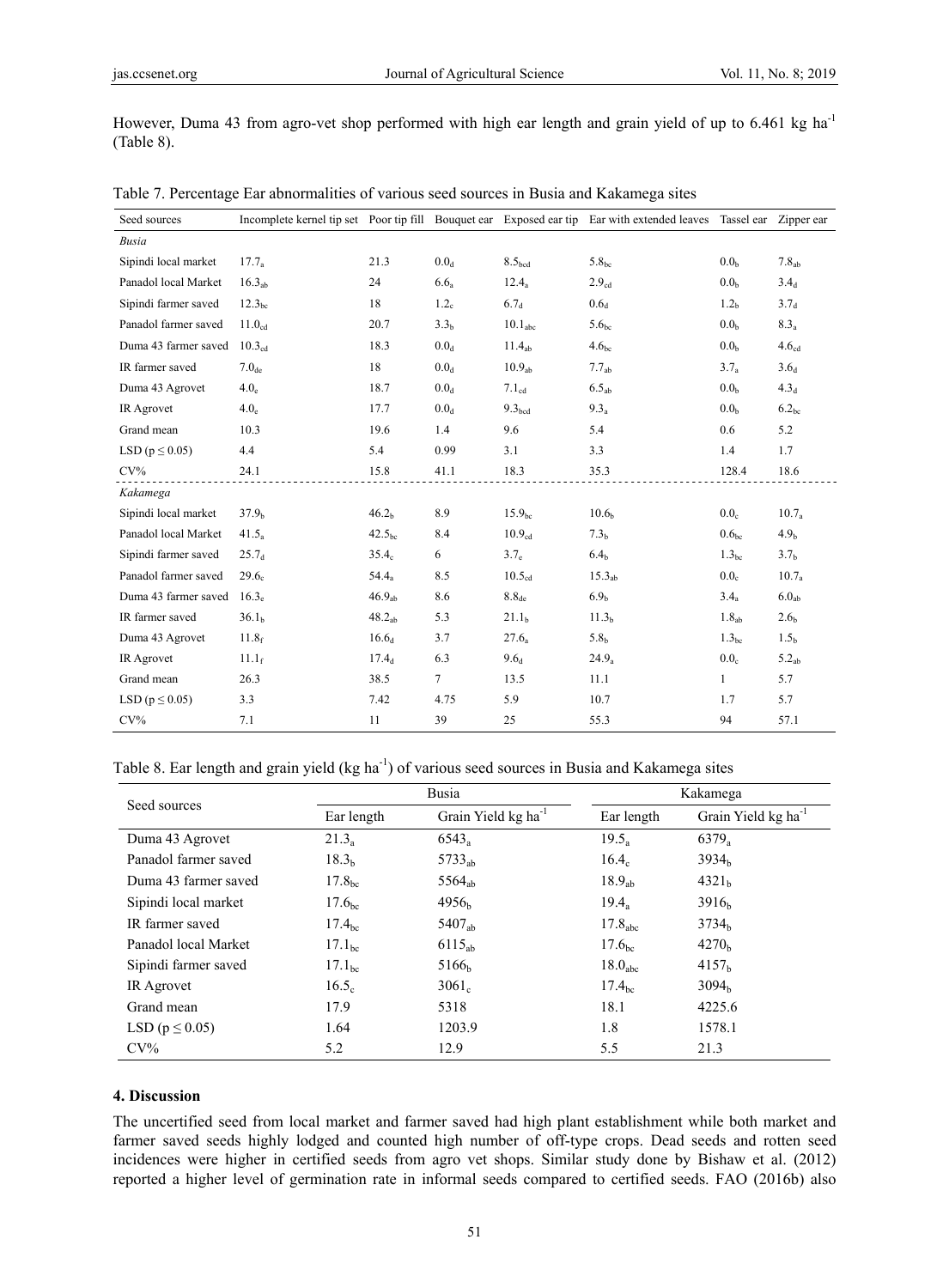reported an isolated case of certified seeds which failed to germinate. This is contrary to the finding of Sperling (2001) and Mahender (2015) who found that informal seeds are usually of low germination potential in field due to low quality. Also, IRRI (2013) and Coomes et al. (2015) reported that poor seed quality results in uneven seedling stands and more unhealthy seedlings. This is similar to other research by Paplomatas (2006), Niaz and Dawar (2009) which reported that seed quality refers to its ability to germinate.

Mostly, farmer saved seeds are selected from the previous harvest and maybe having the probability to emerge faster than the seeds stored for a time. Agro dealer may store their maize seeds for a long time as farmers rely on their own production. Wekesa et al. (2003) observed that improved cultivars do not have good storability compared to landraces, thus certified seeds lose their potential to germinate faster. Adetumbi and Olakoje (2010) also indicated that seed storage is critical for seed quality. It can have an impact on the whole feature of seeds quality attributes and contributes to seed ageing that decreases seed viability. Also, Bennett and Klich (2003) observed that good storage is necessary for seed fitness maintenance. Store environments must remain properly cleaned to prevent leftover contagions from diseased vegetable or seed material saved from previous harvest (Anteneh, 2015).

Seed transmitted diseases constitute the main challenge in the world concerning seed dissemination. They are the most causes of poor performance of the crop from field emergence up to the yield (Du et al., 2001; Rajput et al., 2005; Munkvol & White, 2016; Mueller et al., 2016). In relation to seed testing, storage is important when testing date and planting date are far apart (Rao et al., 2006). Study done by Du et al. (2001), Rajput et al. (2005), Niaz and Dawar (2009), Paplomatas (2006) indicated that seed quality refers to it trueness to it varietal type, physical attribute. Same result was obtained by Sperling (2001) who reported that seeds from the informal system are inappropriate varieties. Badu et al. (2014) also reported that informal seeds do not go through guarantee standards and controlled production networks and therefore could be of poor quality.

Lodging sensitivity of the crops was possibly the effect of seed-borne pathogens observed in the seed samples after laboratory test which reduced resistance to stress due to low vigor. Presence of fungal seed borne pathogens decreases the germination potential and vigor of seeds thus reduces plant development especially when the environment is favorable for disease development (Botelho et al., 2013; Pathak & Zaidi, 2013). Similar study by Badu (2007) also found that recycled seeds are most of the time infected with seed borne pathogens that can reduce crop resistance due to low vigor, can cause lodging, thus lead to low productivity. Poor seed quality results in defective seedling stands and more unhealthy plants in field (IRRI, 2013; FAO, 2009).

Uncertified seeds from farmer saved and local market showed high incidence and severity of fungal diseases though certified was highly susceptible to seedling blight and maize streak virus depending on the variety type. Similar study done by Tonu et al. (2017) found that fungal diseases intensity was highly expressive in farmer saved wheat than cleaned seeds (Bishaw et al., 2012). There was variation in number of fungal infections in farmer saved and local market seeds and this was highly expressed in Kakamega site. This situation may be explained by environment agro climatic difference whereby Kakamega site is relatively humid than Busia. This was also confirmed by Badu et al. (2007) who reported that seed borne fungi whereof, are usually severely manifested in an environment with high relative humidity. Fungal diseases develop better in zones with high humidity (Mueller et al., 2016; Munkvold & White, 2016; Wise et al., 2016).

Fungal diseases were more expressed in farmer saved and local market seeds. Common diseases were northern leaf blight, grey leaf blight, rust, brown spot, diplodia, eyespot and ear rots. Though they were observed in all the material, they were severe in the uncertified seeds compared to the seed from agro vet shops. Du et al. (2001), Rajput et al. (2005), Niaz and Dawar, (2009), and Paplomatas (2006) reported that seed-transmitted diseases constitute the main challenge in the world concerning seed dissemination. They are the most causes of poor performance of the crop from field emergence up to the yield. Poor seed quality results in defective seedling stands and more unhealthy plants in the field reducing sensibly production and quality of end product (Dornbos, 1995; Powell et al., 1984; AGRA, 2017; Ali, 2016).

Farmer saved and local market seeds have developed ear abnormalities including incomplete kernel tip set, poor tip fill, bouquet ears, exposed ear tip, extended ear leaves, tassel ear and zipper ear compared to certified maize seed from the agro vet shops. Peter and Allen (2015) determined that abnormal ears are caused by multiple factors including temperature pressure (cold threat) during initial ear development which can cause bouquet ear; tillers (Suckers) when the growing point is destroyed or injured by hail, frost, flooding, herbicides, and automated damage can cause tassel ears. Poor ear tip fill and incomplete kernel tip set can occur when there is poor fertilization of ear tip ovules at silking. It can occur due to inadequate pollen supply caused by uneven crop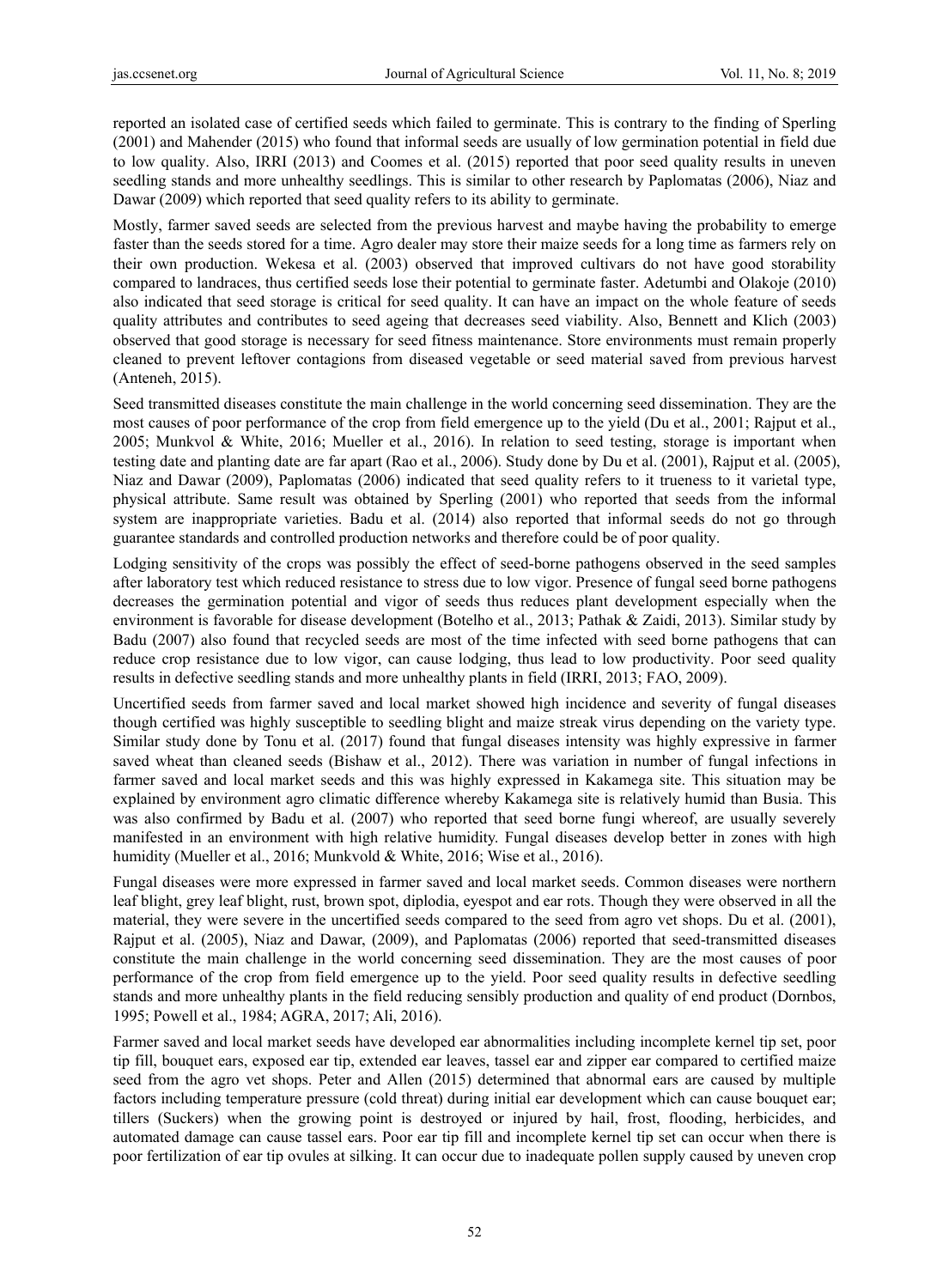development, herbicides, insect feeding and foliar diseases (Nielsen, 2006, 2009; Elmore et al., 2006; Thomison, 2007).

Uncertified seeds from farmer saved and local market seeds performed poorly compared to the certified seeds from agro vet shops which performance was dependent on the variety type. The certified Duma 43 from the agro vet shops performed well having low incidence and severity of diseases leading to high yield in both sites. Similar study done by Furtas (2016), and Joshi et al. (2016) indicated that certified seeds of newly developed cultivar are of high yield, diseases confrontation and stresses acceptance (Desalegn, 2017). Also, Sperling (2001) reported that farmer seeds are unsuitable varieties, contaminated, the seed quality attributes are below the standards limiting producers' crop output. Good quality of planting material is crucial for better production. It allows a rational estimation of farm expectation (FAO, 2016; Finch-Savage & Bassel, 2016; Timu et al., 2014; Rodriguez et al., 2015). Mirza (2015) reported that poor quality seed results in skips, excessive thinning or yield reduction diminishing profitability.

Frequent use of seed of unknown quality by agriculture small-scale producers results in the decline in maize productivity. On the other hand, Wambugu et al. (2012) gave an option of the view on farmer saved seed that even though farmer seed seems to have its limitation that causes loss in quality and decrease in yield, it also has its strength such as the presence of local varieties/Landraces that are able to perform well under unfavorable conditions. McGuire (2007) added that farmer seed practices in addition to knowledge and social associations are at the heart of tactics not only for filling the lack of seed but also for handling biotic and abiotic stresses including diseases, pests, and drought. In addition, Seed of open-pollinated variety can be used for more than three years and they retain their genetic characteristics of production (Doss et al., 2003; Spielman et al., 2010). Opposite to the finding of Mueller et al. (2016), Munkvold and White (2016), and Wise et al. (2016) who reported that maize diseases cause important yield loss depending on the disease and the year.

# **5. Conclusion**

Seeds from farmer saved and local market are infected with diseases leading to imperfect seedling, susceptible to lodging. Farmer saved seed may constitute the main foundation of dangerous pathogens and may carry unwanted plants which by time could spread and exacerbate the problem in the environment. Though all the seeds sources showed infections of fungal diseases, farmer saved and local market seeds showed high incidence and severity of various diseases compared to the certified seeds from the agro vet. Certainly, certified seed should be of high quality compare to uncertified seed to convince agriculture producers to adopt the improved variety seeds. Seed quality care should be thoroughly controlled and followed up to agro-dealers' stores. Farmers are encouraged to utilize certified seeds to improve crop production, thus to enhance food security.

# **Acknowledgements**

This publication was made possible through support provided by Alliance for a Green Revolution Africa (AGRA). The opinions expressed herein are those of author(s) and do not necessarily reflect the views of AGRA**.** 

# **References**

- Adebayo, M. A., & Menkir, A. (2015). Assessment of hybrids of drought-tolerant maize (*Zea mays* L.) inbred lines for grain yield and other traits under stress managed conditions. *Nigerian Journal of Genetics, 28*(2), 19-23. https://doi.org/10.1016/j.nigjg.2015.06.004
- Adetumbi J. A., & Olakojo, S. A. (2010). Storage potentials and tolerance of high protein maize (HPM) and quality protein maize (QPM) to seed storage pests in controlled environment. *Journal of Plant Protection Research., 50*(1), 67-71. https://doi.org/10.2478/v10045-010-0012-6
- Alemu, K. (2015). Seed Production and Dissemination Systems Analyses: The Case of Ethiopia. *Food Science and Quality Management, 35*, 25-38.
- Anteneh, M. (2015). TEF (Eragnostis TEF (zucc) Trotter) seed quality variation in East Gojjam zone, Ethiopia. *Malaysian Journal of Medical and Biological Research, 2*, 54-62.
- Atilaw, A. (2010). *A baseline survey on the Ethiopian seed sector* (p. 116). Submitted to the African Trade Association.
- Asea, G., Onaga, G., Phiri, N. A., & Karanja, D. K. (2010). *Quality rice production manual*. National Crop Resources Research Institute (NACRRI) & CABI Africa Publishers, Kampala, Uganda.
- Badu-Apraku, B., Fakorede, M. A. B., Lum, A. F., Menkir, A., & Ouedraogo, M. (2005, May). Demand-driven technologies for sustainable maize production in West and Central Africa. *Proceedings of the Fifth Biennial Regional Maize Workshop, IITA-Cotonou, Bénin* (pp. 3-6).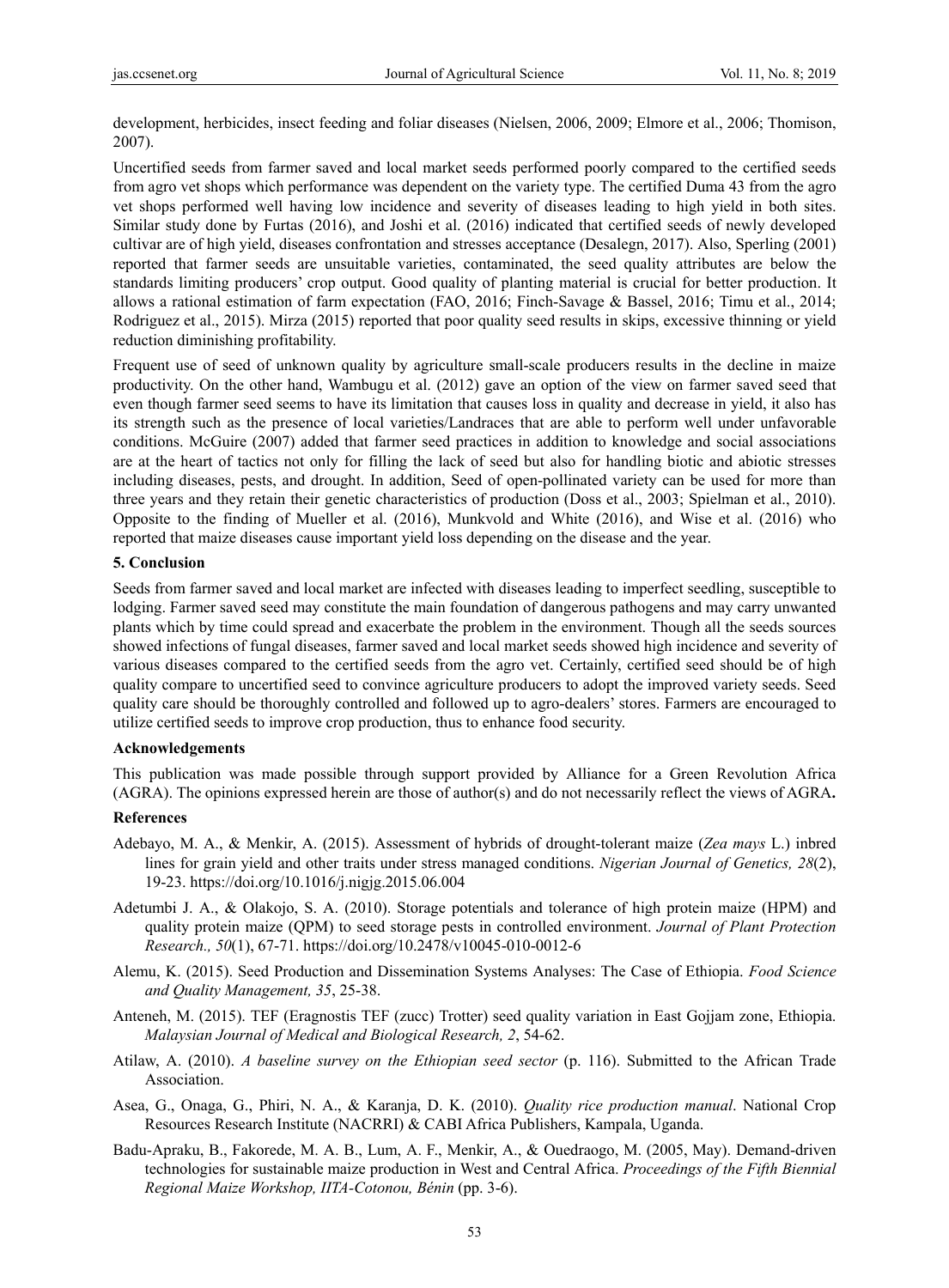- Badu-Apraku, B., Asuboah, R. A., Fakorede, M., & Asafo-Adjei, B. (2014). Strategies for sustainable maize seed production in West and Central Africa. *Journal of New Seeds, 2*(3), 85-95.
- Bennett, J. W., & Klich, M. A., (2003). Mycotoxins. *Clin. Microbiol. Rev., 16*, 497-516. https://doi.org/10.1128/ CMR.16.3.497-516.2003
- Bewley, J. D., Bradford, K., & Hilhorst, H. (2012). *Seeds: Physiology of development, germination and dormancy*. Springer Science & Business Media.
- Bishaw, Z., Struik, P. C., & Van Gastel, A. J. G. (2012). Farmers' seed sources and seed quality: 1. Physical and physiological quality. *Journal of Crop Improvement, 26*(5), 655-692.
- Bosque-Perez, N. A., Olojede, S. O., & Buddenhagen, I. W. (1998). Effect of maize streak virus disease on the growth and yield of maize as influenced by varietal resistance levels and plant stage at time of challenge. *Euphytica, 101*(3), 307-317. https://doi.org/10.1023/A:1018345921770
- Botelho, L. D. S., Zancan, W. L. A., Machado, J. D. C., & Barrocas, E. N. (2013). Performance of common bean seeds infected by the fungus Sclerotinia sclerotiorum. *Journal of Seed Science, 35*(2), 153-160. https://doi.org/10.1590/S2317-15372013000200003
- Bouis, H. E., & Welch, R. M. (2010). Biofortification—A sustainable agricultural strategy for reducing micronutrient malnutrition in the global south. *Crop Science, 50*(Suppl. 1), S-20. https://doi.org/ 10.2135/cropsci2009.09.0531
- Bruijin, G. D., Almekinders, C., & Keune, L. (1994). *Farmers' knowledge and practices in smallholder seed production, with special reference to a case study in central America*. ILCA/ICARDA Research Planning Workshop on Seed Production by Smallholder Farmers, Addis Ababa (Ethiopia).
- CIMMYT. (2004). The CIMMYT Maize Program 2004. *Maize Diseases: A Guide for Field Identification* (4th ed., pp. 1-119). Mexico, D.F.: International Maize and Wheat Improvement Centre (CIMMYT).
- Coutts, B. A., Prince, R. T., & Jones, R. A. C. (2008). Further studies on Pea seed-borne mosaic virus in cool-season crop legumes: Responses to infection and seed quality defects. *Australian Journal of Agricultural Research, 59*(12), 1130-1145. https://doi.org/10.1071/AR08113
- COMESA (Common Markets for East and Southern Africa). (2014). *COMESA seed harmonization implementation plan* (p. 98). A COMESA 2014-2020 strategy to implement COMESA seed trade harmonization regulations leading to increased seed production reliability, trade and competitiveness of the seed industry in the COMESA region. COMESA-ACTESA.
- CTA. (2014). *Seed System, Science and Policy in East and Central Africa*.
- Delouche, J. C. (1982). Seed quality guidelines for the small farmer. *Improved seed for the small farmer* (pp. 26-29). Conference proceedings, CIAT (Centro Internacional de Agricultura Tropical), Cali, Colombia.
- Desalegn, A. (2017). Review on impact of plant breeding in crop improvement in Ethiopia. *International Journal of Research Studies in Agriculture Sciences, 3*(9), 26-35.
- Du, P. V., Loan, L. C., Cuong, N. D., Nghiep, H. V., & Thach, N. D. (2001). Survey on seed borne fungi and its effects on grain quality of common rice cultivars in the Mekong Delta. *Omonrice, 9*, 107-113.
- Dornbos, D. L. (1995). Production environment and seed quality. *Seed Quality: Basic Mechanisms and Agricultural Implications*, 119-152.
- Doss, C. R., Mwangi, W. M., Verkuijl, H., & De Groote, H. (2003). *Adoption of maize and wheat technologies in eastern Africa: A synthesis of the findings of 22 case studies*.
- ECAPAPA (Eastern and Central Africa Programme for Agricultural Policy Analysis). (2004). *Harmonization of Seed Policies and Regulations in Eastern Africa* (p. 73). Experiences and Lessons Learned. ECAPAPA Monograph Series 6. Eastern and Central Africa Programme for Agricultural Policy Analysis, Entebbe Uganda.
- Elmore, R. W., & Abendroth, L. J. (2006). *Multiple ears per node: Iowa*. Retrieved from http://www.agronext. iastate.edu/corn/production/management/hybrid/multiple.html
- Finch-Savage, W. E. (1995). Influence of seed quality on crop establishment, growth and yield. *Seed Quality: Basic Mechanisms and Agricultural Implications*, 361-384.
- Finch-Savage, W. E., & Bassel, G. W. (2015). Seed vigour and crop establishment: Extending performance beyond adaptation. *Journal of Experimental Botany, 67*(3), 567-591. https://doi.org/10.1093/jxb/erv490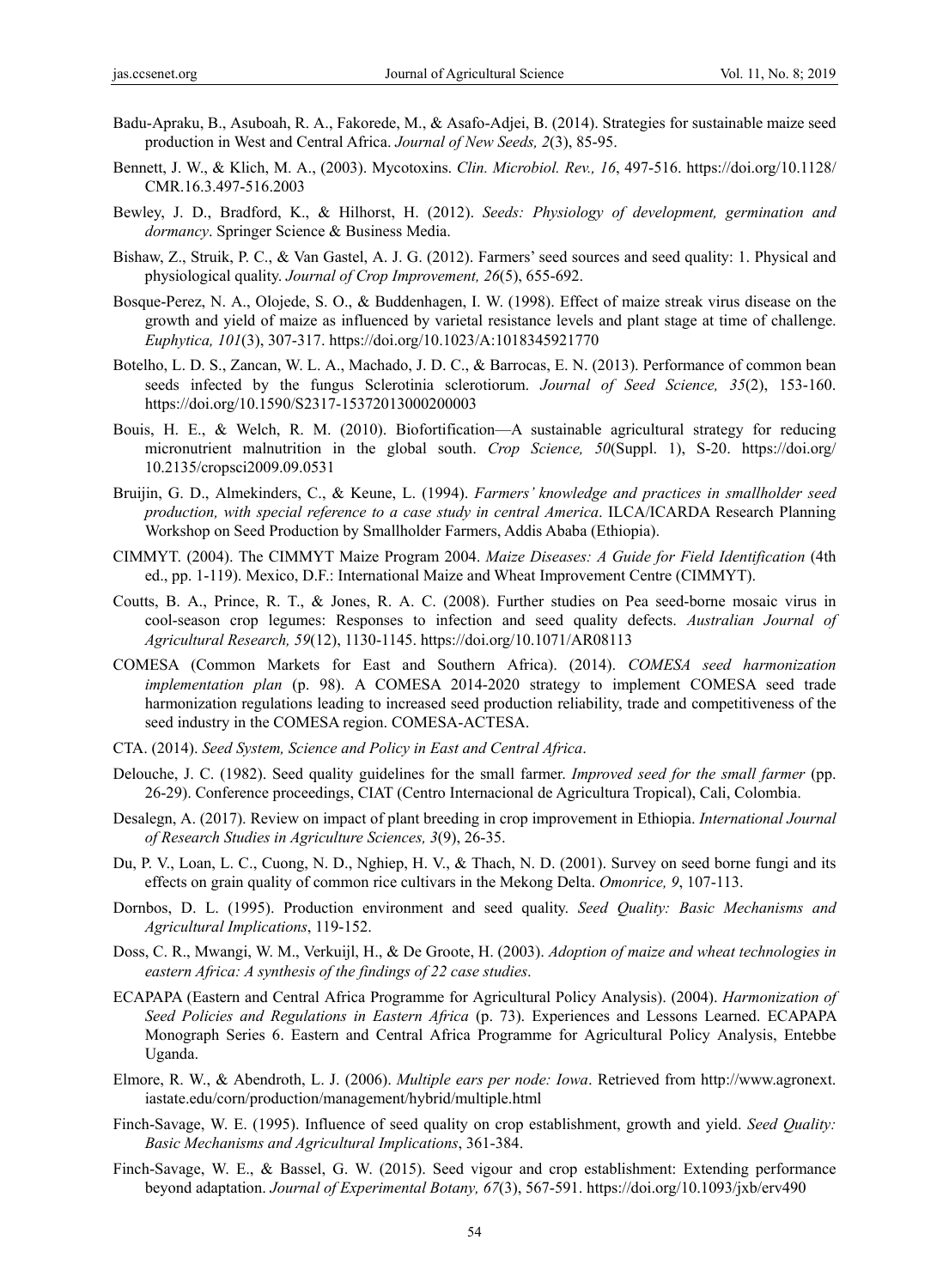FAOSTAT (Food and Agriculture Organization). (2009). Retrieved from https://www.fao.org

- FAO (Food and Agriculture Organization). (2016a). *Seed Security Assessment in North Eastern States of Nigeria*  (p. 64). Nigeria. Rapid SSA NE-Nigeria.
- FAO (Food and Agriculture Organization). (2016b). *Seed toolkit*. Seed quality control and certification. FAO/Africa Seeds Validation workshop. Abidjan, Cote d'Ivoire.
- Furtas, R. (2016). *Overview of Certified Seed and Farmer Saved Seed*. Economics and Competitiveness Branch, Economics Section, Alberta Government, Canada.
- Gebremedhin, G. H., Bereket, H., Daniel, B., & Tesfaye, B. (2015). Effect of biochar on yield and yield components of wheat and post-harvest soil properties in Tigray, Ethiopia. *Journal of Fertilizers & Pesticides, 6*(2), 2-5.
- Halidu, J., Abubakar, L., Izge, U. A., Ado, S. G., Yakubu, H., & Haliru, B. S. (2015). Correlation analysis for maize grain yield, other agronomic parameters and Striga affected traits under Striga infested/free environment. *Journal of Plant Breeding and Crop Science, 7*(1), 9-17. https://doi.org/10.5897/ JPBCS2013.0410
- Hipi, A., Surahman, M., & Ilyas, S. (2013). Seed genetic purity assessment of maize hybrid using microsatellite markers (SSR). *International Journal of Applied Science and Technology, 3*(5), 66-71.
- Huang, J. X., Sui, P., Nie, S. W., Wang, B. B., Nie, Z. J., Gao, W. S., & Chen, Y. Q. (2011). Effect of maize-legume intercropping on soil nitrate and ammonium accumulation. *Journal of Food, Agriculture and Environment, 9*(3&4), 416-419.
- IFPRI (International Food Policy Research Institute). (2012). *Transforming Agricultural Extension System and Accelerating Agricultural Productivity Growth in the Democratic Republic of Congo*. Kinshasa, DR Congo.
- IRRI. (2013). *Seed quality training manual*. Agricultural Engineering Unit, International Rice Research Institute (IRR).
- Jaetzold, R., & Schmidt, H. (1982). Farm handbook of Kenya: National conditions and farm management information of west Kenya. *Nyanza and Western Provinces, IIA*, 179-222.
- Joshi, K. D., Rehman, A. U., Ullah, G., Baloch, A., Hussain, M., Ahmad, J.& Qamar, M. (2016). Yield and profits from new and old wheat varieties using certified and farmer-saved seeds. Journal of Agricultural Science and Technology B, 6(2016), 141-51. https://doi.org/10.5897/10.17265/2161-6264/2016.03.001
- Kariuki, M. T. (2014). *Quality status of farm saved bean seed in Maragua sub-county and management of seed-borne disease by seed treatment* (MSc. Thesis, University of Nairobi, Kenya).
- Khazaei, F., AghaAlikhani, M., Mobasser, S., Mokhtassi-Bidgoli, A., Asharin, H., & Sadeghi, H. (2016). Evaluation of Wheat (*Triticum aestivum* L.) Seed Quality of Certified Seed and Farm-Saved Seed in Three Provinces of Iran. *Plant Breeding and Seed Science, 73*(1), 99-115. https://doi.org/10.1515/plass-2016-0009
- Kieran O'Keeffe, (2009). *Maize growth and development* (pp. 10-12). PROCOP, New Department of Primary Industries, New South Wales.
- LVNWSB (Lac Victoria North Water Service Board). (2013). *Water point mapping report, Busia County*. Netherlands Development Organization (SNV), Kenya.
- Louwaars, N., Van Der Burg, W. J., Virk, D. S., & Witcombe, J. R. (1997). *Alternatives for seed regulatory reform: An analysis of variety testing, variety regulation and seed quality control*.
- Mahender, A., Anandan, A., & Pradhan, S. K. (2015). Early seedling vigour, an imperative trait for direct-seeded rice: an overview on physio-morphological parameters and molecular markers. *Planta, 241*(5), 1027-1050. https://doi.org/10.1007/s00425-015-2273-9
- Makumbi, D., Kanampiu, F., Mugo, S., & Karaya, H. (2015). Agronomic Performance and Genotype  $\times$ Environment Interaction of Herbicide-Resistant Maize Varieties in Eastern Africa. *Crop Science, 55*(2), 540-555.
- McGuire, S. J. (2007). Vulnerability in farmer seed systems: Farmer practices for coping with seed insecurity for sorghum in Eastern Ethiopia. *Economic Botany, 61*(3), 211-222. https://doi.org/10.1663/0013-0001(2007) 61[211:VIFSSF]2.0.CO;2
- Mew, T. W., & Gonzales, P. (2002). *A handbook of rice seedborne fungi*. International Rice Research Institute.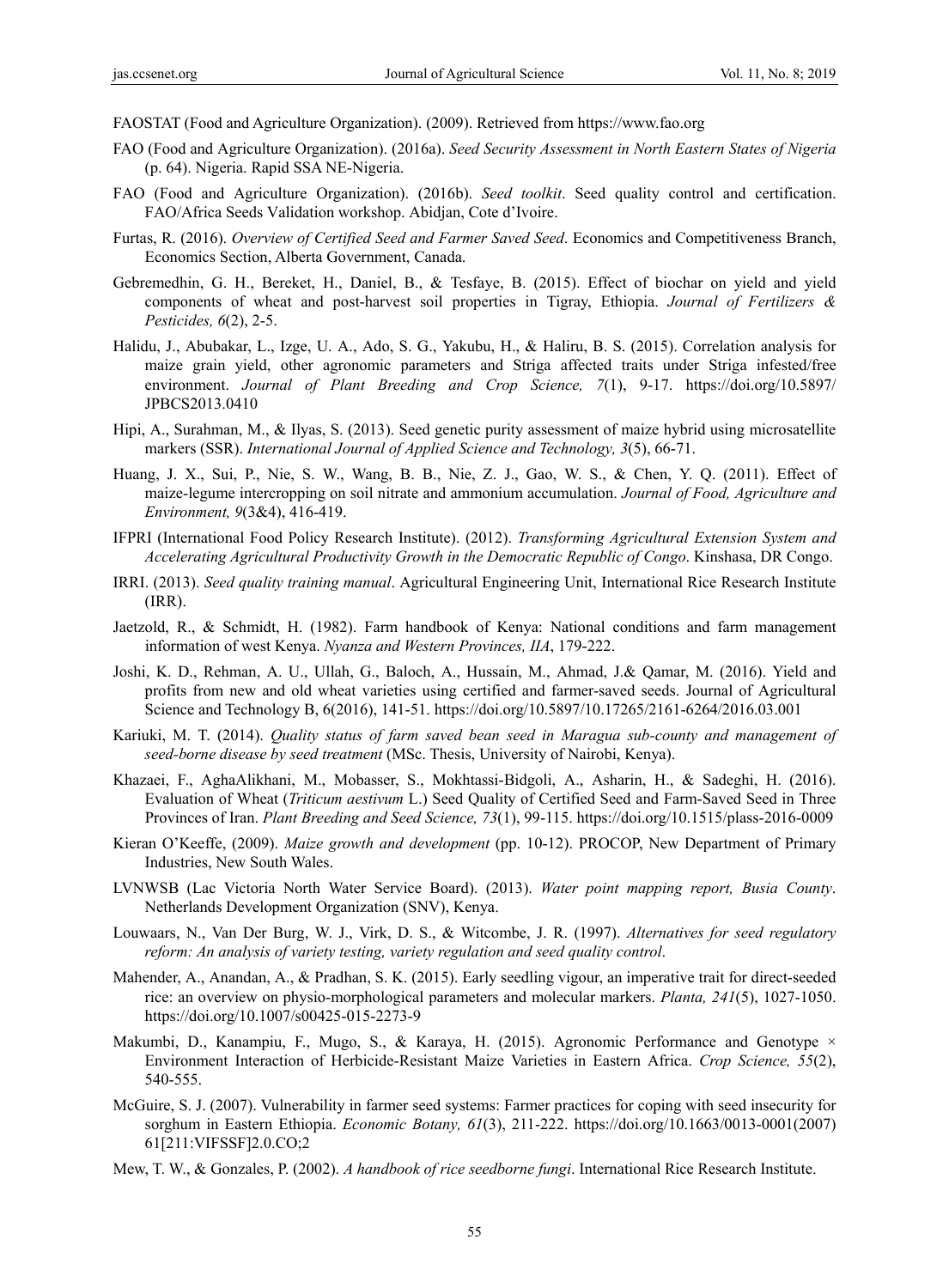Mirza, H. (2015). *Seed quality handout for student use* (p. 17). Sher-e-Bangla Agricultural University.

- Mueller, D. S., Wise, K. A., Sisson, A. J., Allen, T. W., Bergstrom, G. C., Bosley, D. B., ... Collins, A. (2016). Corn yield loss estimates due to diseases in the United States and Ontario, Canada from 2012 to 2015. *Plant Health Progress, 17*(3), 211-222.
- Muiru, W. M., Charles, A. K., Kimenju, J. W., Njoroge, K., & Miano, D. W. (2015). Evaluation of reaction of maize germplasm to common foliar diseases in Kenya. *Journal of Natural Sciences Research, 5*(1), 140-145.
- Munkvold, G. P., & White, D. G. (2016). *Compedium of corn diseases* (4th ed., p. 165). American Phytopathological Society Press.
- Niaz, I., & Dawar, S. (2009). Detection of seed borne mycoflora in maize (*Zea mays* L.). *Pak. J. Bot, 41*(1), 443-451.
- Nielsen, R. L. (1999). *What a Mess!* Corny News Network, Purdue Univ. Retrieved from http://www.agry. purdue.edu/ext/corn/news/articles.99/990823b.html
- Nielsen, R. L. (2006). *A problem with "Bouquets"*. Purdue University, USA. Retrieved from http://www.kingcorn.org/news/ articles.06/Bouquets-0912.html
- Nwanosike, M. R. O., Mabagala, R. B., & Kusolwa, P. M. (2015). Disease Intensity and Distribution of *Exserohilum turcicum Incitant* of Northern Leaf Blight of Maize in Tanzania. *International Journal of Pure App. Biosci., 3*(5), 1-13
- Ochichi, P. B. (2015). *Effect of cropping systems on the occurrence of fungal and bacterial diseases of legumes in western Kenya* (Doctoral dissertation, University of Nairobi, Kenya).
- Ogunniyan, D. J., & Olakojo, S. A. (2014). Genetic variation, heritability, genetic advance and agronomic character association of yellow elite inbred lines of maize (*Zea mays* L.). *Nigerian Journal of Genetics, 28*(2), 24-28. https://doi.org/10.1016/j.nigjg.2015.06.005
- Oshone, K., Gebeyehu, S., & Tesfaye, K. (2014). Assessment of common bean (*Phaseolus vulgaris* L.) Seed quality produced under different cropping systems by smallholder farmers in eastern Ethiopia. *African Journal of Food, Agriculture, Nutrition and Development, 14*(1), 8566-8584.
- Paplomatas, E. J. (2006). Molecular diagnostics of fungal pathogens. *Arab Journal of Plant Protection, 24*(2), 158-147.
- Pathak, N., & Zaidi, R. K. (2013). Fungi associated with wheat seed discolouration and abnormalities in in-vitro study. *Agricultural Sciences, 4*(09), 516. https://doi.org/10.4236/as.2013.49069
- Peter, T., & Allen, G. (2015). *Abnormal Corn ears*. OHIO State University Extension.
- Powell, A. A., Matthews, S., & Oliveira, M. D. A. (1984). Seed quality in grain legumes. *Advances in applied Biology*.
- Qasim, M., & Hussain, M. (2010). Comparative study of agronomic parameters in synthetic maize varieties. *Journal of Agricultural Research, 48*(1).
- Rajput, M. A., Pathan, M. A., Lodhi, A. M., Shah, G. S., & Khanzada, K. A. (2005). Studies on seed-borne fungi of wheat in Sindh Province and their effect on seed germination. *Pakistan Journal of Botany, 37*(1), 181-185.
- Rao, R. G. S., Singh, P. M., & Rai, M. (2006). Storability of onion seeds and effects of packaging and storage conditions on viability and vigour. *Scientia Horticulturae, 110*(1), 1-6. https://doi.org/10.1016/j.scienta. 2006.06.002
- Reid, L. M., Hamilton, R. I., & Mather, D. E. (1996). *Screening maize for resistance to Giberella ear rot*. Research Branch, Agriculture and Agri-Food Canada.
- Rodríguez, M. V., Barrero, J. M., Corbineau, F., Gubler, F., & Benech-Arnold, R. L. (2015). Dormancy in cereals (not too much, not so little): About the mechanisms behind this trait. *Seed Science Research, 25*(2), 99-119. https://doi.org/10.1017/S0960258515000021
- Setimela, P. S., & B Mwangi, W. (2009). *Variety testing and release approaches in DTMA project countries in sub-Saharan Africa* (p. 44). CIMMYT.
- Shekhar, M., & Kumar, S. (2012). *Inoculation methods and disease rating scales for maize diseases*.